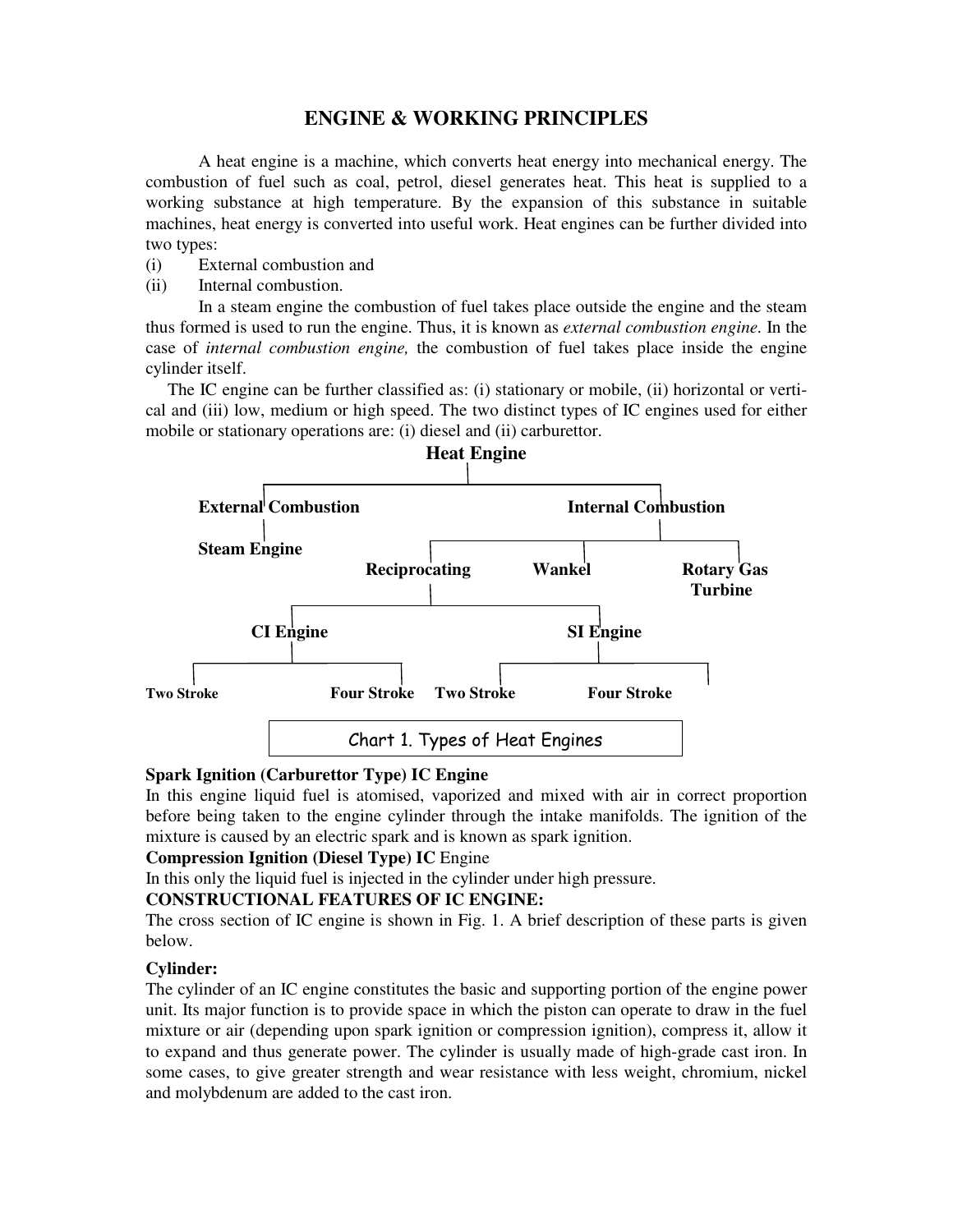#### **Piston:**

The piston of an engine is the first part to begin movement and to transmit power to the crankshaft as a result of the pressure and energy generated by the combustion of the fuel. The piston is closed at one end and open on the other end to permit direct attachment of the connecting rod and its free action.



The materials used for pistons are grey cast iron, cast steel and aluminium alloy. However, the modern trend is to use only aluminium alloy pistons in the tractor engine.

#### **Piston Rings:**

These are made of cast iron on account of their ability to retain bearing qualities and elasticity indefinitely. The primary function of the piston rings is to retain compression and at the same time reduce the cylinder wall and piston wall contact area to a minimum, thus reducing friction losses and excessive wear. The other important functions of piston rings are the control of the lubricating oil, cylinder lubrication, and transmission of heat away from the piston and from the cylinder walls. Piston rings are classed as compression rings and oil rings depending on their function and location on the piston.

Compression rings are usually plain one-piece rings and are always placed in the grooves nearest the piston head. Oil rings are grooved or slotted and are located either in the lowest groove above the piston pin or in a groove near the piston skirt. Their function is to control the distribution of the lubricating oil to the cylinder and piston surface in order to prevent unnecessary or excessive oil consumption ion.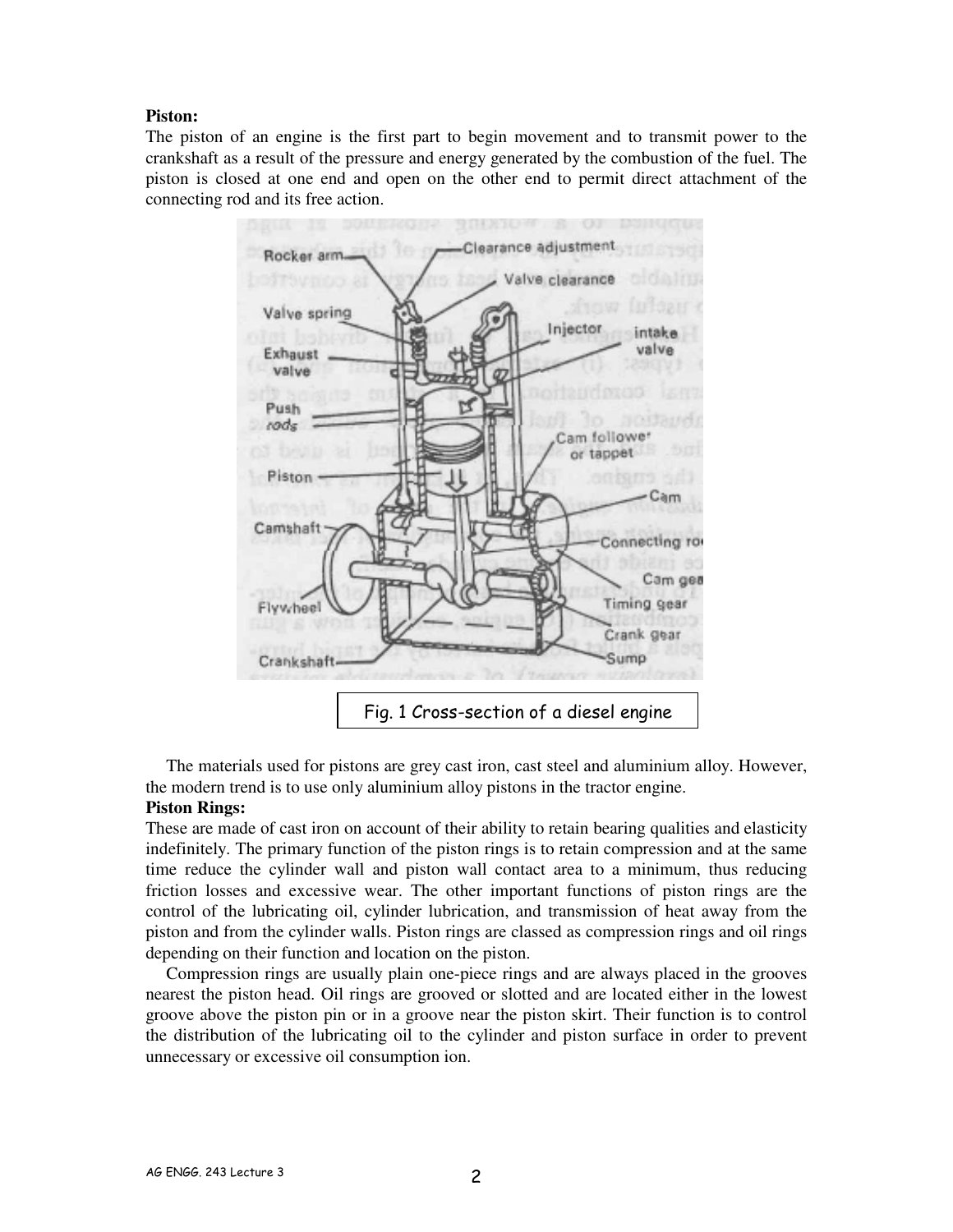Connecting roo shaft Rocker arm Push rod

Figure 2. Components of the diesel engine

#### **Piston Pin:**

The connecting rod is connected to the piston through the piston pin. It is made of case hardened alloy steel with precision finish. There are three different methods to connect the piston to the connecting rod.

#### **Connecting Rod:**

This is the connection between the piston and crankshaft. The end connecting the piston is known as *small end* and the other end is known as big *end.* The big end has two halves of a bearing bolted together. The connecting rod is made of drop forged steel and the section is of the I-beam type.

#### **Crankshaft:**

This is connected to the piston through the connecting rod and converts the linear motion of the piston into the rotational motion of the flywheel. The journals of the crankshaft are supported on main bearings, housed in the crankcase. Counter-weights and the flywheel bolted to the crankshaft help in the smooth running of the engine.

#### **Engine Bearings:**

The crankshaft and camshaft are supported on anti-friction bearings. These bearings must be capable of with standing high speed, heavy load and high temperatures. Normally, cadmium, silver or copper lead is coated on a steel back to give the above characteristics. For single cylinder vertical/horizontal engines, the present trend is to use ball bearings in place of main bearings of the thin shell type.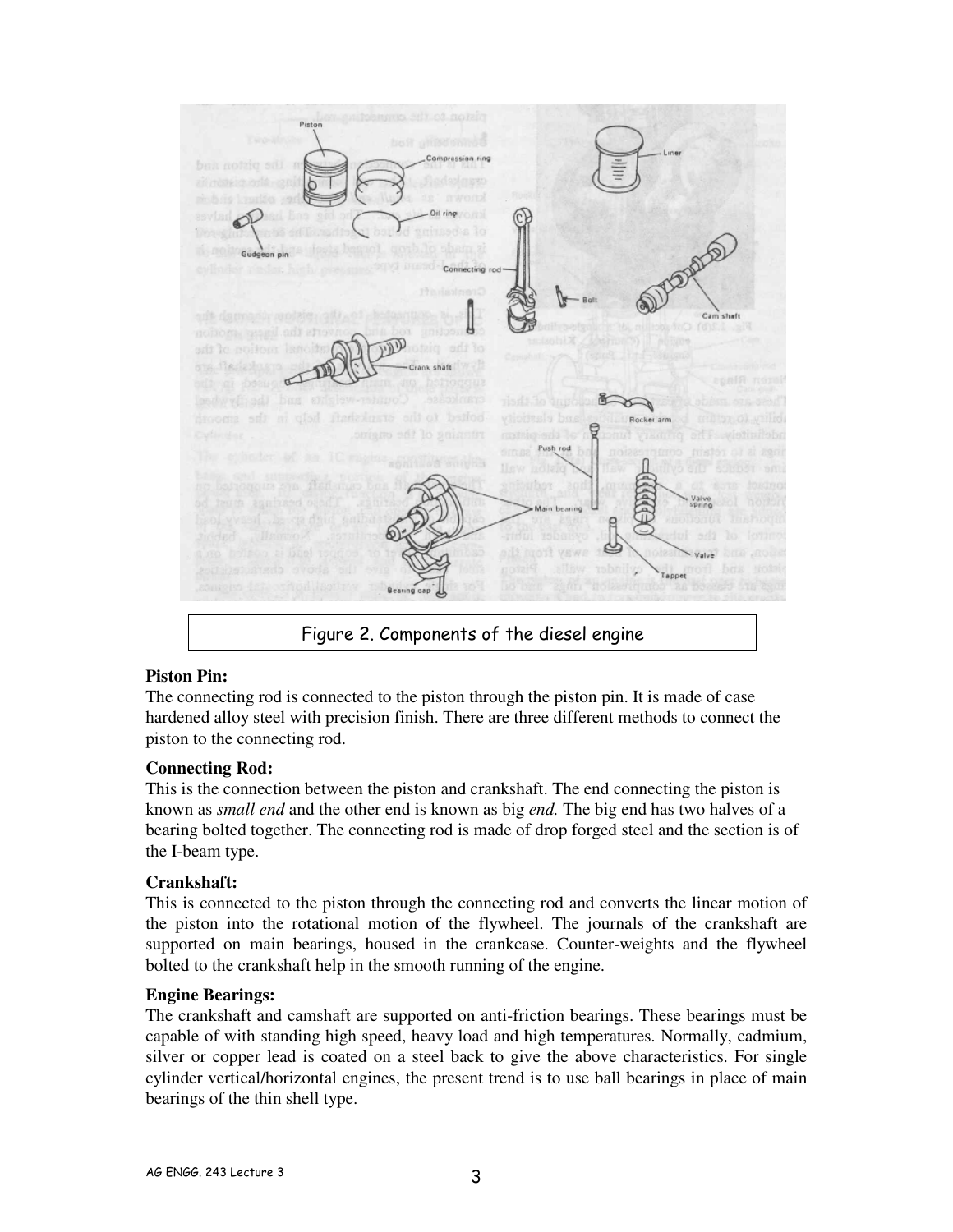### **Valves:**

To allow the air to *enter into* the cylinder or the exhaust, gases to escape from the cylinder, valves are provided, known as *inlet* and *exhaust* valves respectively. The valves are mounted *either on* the cylinder head or on the cylinder block.

## **Camshaft:**

The valves are operated by the action of the camshaft, which has separate cams for the inlet, and exhaust valves. The cam lifts the valve against the pressure of the spring and as soon as it changes position the spring closes the valve. The cam gets drive through *either the* gear or sprocket and chain system from the crankshaft. It rotates at half the speed of the camshaft.

## **Flywheel**

This is usually made of cast iron and its primary function is to maintain uniform engine speed by carrying the crankshaft through the intervals when it is not receiving power from a piston. The size of the *flywheel varies* with the number of cylinders and the type and size of the engine. It also helps in balancing rotating masses.

| S. No. | Name of the Parts       | <b>Materials of Construction</b>        |
|--------|-------------------------|-----------------------------------------|
| 1.     | Cylinder head           | Cast iron, Cast Aluminium               |
| 2.     | Cylinder liner          | Cast steel, Cast iron                   |
| 3.     | Engine block            | Cast iron, Cast aluminum, Welded steel  |
| 4.     | Piston                  | Cast iron, Aluminium alloy              |
| 5.     | Piston pin              | Forged steel, Casehardened steel.       |
| 6.     | Connecting rod          | Forged steel. Aluminium alloy.          |
| 7.     | Piston rings            | Cast iron, Pressed steel alloy.         |
| 8.     | Connecting rod bearings | Bronze, White metal.                    |
| 9.     | Main bearings           | White metal, Steel backed Babbitt base. |
| 10.    | Crankshaft              | Forged steel, Cast steel                |
| 11.    | Camshaft                | Forged steel, Cast iron, cast steel,    |
| 12.    | Timing gears            | Cast iron, Fiber, Steel forging.        |
| 13.    | Push rods               | Forged steel.                           |
| 14.    | Engine valves           | Forged steel, Steel, alloy.             |
| 15.    | Valve springs           | Carbon spring steel.                    |
| 16.    | Manifolds               | Cast iron, Cast aluminium.              |
| 17.    | Crankcase               | Cast iron, Welded steel                 |
| 18.    | Flywheel                | Cast iron.                              |
| 19.    | Studs and bolts         | Carbon steel.                           |
| 20.    | Gaskets                 | Cork, Copper, Asbestos.                 |

#### **Materials used for engine part**s:

#### **PRINCIPLES OF OPERATION OF IC ENGINES: FOUR-STROKE CYCLE DIESEL ENGINE**

In four-stroke cycle engines there are four strokes completing two revolutions of the crankshaft. These are respectively, the suction, compression, power and exhaust strokes. In Fig. 3, the piston is shown descending on its suction stroke. Only pure air is drawn into the cylinder during this stroke through the inlet valve, whereas, the exhaust valve is closed. These valves can be operated by the cam, push rod and rocker arm. The next stroke is the compression stroke in which the piston moves up with both the valves remaining closed. The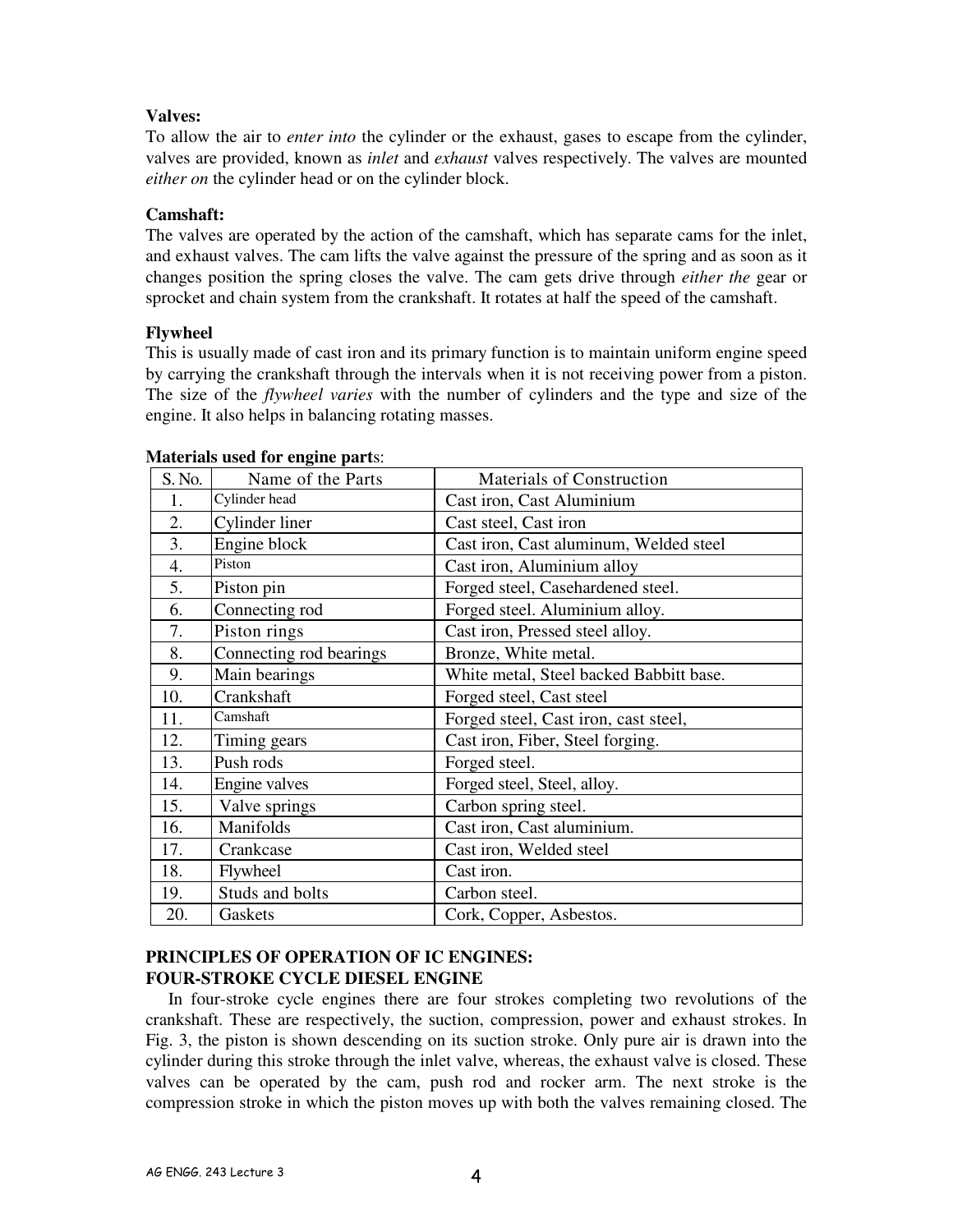air, which has been drawn into the cylinder during the suction stroke, is progressively compressed as the piston ascends. The compression ratio usually varies from 14:1 to 22:1. The pressure at the end of the compression stroke ranges from 30 to 45 kg/cm<sup>2</sup>. As the air is progressively compressed in the cylinder, its temperature increases, until when near the end of the compression stroke, it becomes sufficiently high (650-800  $^{\circ}$ C) to instantly ignite any fuel that is injected into the cylinder. When the piston is near the top of its compression stroke, a liquid hydrocarbon fuel, such as diesel oil, is sprayed into the combustion chamber **under high pressure (140-160 kg/cm<sup>2</sup> )**, higher than that existing in the cylinder itself. This fuel then ignites, being burnt with the oxygen of the highly compressed air.

During the fuel injection period, the piston reaches the end of its compression stroke and commences to return on its third consecutive stroke, viz., **power stroke***.* During this stroke the hot products of combustion consisting chiefly of carbon dioxide, together with the nitrogen left from the compressed air expand, thus forcing the piston downward. This is only the working stroke of the cylinder.

During the power stroke the pressure falls from its maximum combustion value **(47-55 kg/cm<sup>2</sup> ),** which is usually higher than the greater value of the compression pressure (45  $kg/cm<sup>2</sup>$ ), to about **3.5-5 kg/cm<sup>2</sup>** near the end of the stroke. The exhaust valve then opens, usually a little earlier than when the piston reaches its lowest point of travel. The exhaust gases are swept out on the following upward stroke of the piston. The exhaust valve remains open throughout the whole stroke and closes at the top of the stroke.

The reciprocating motion of the piston is converted into the rotary motion of the crankshaft by means of a connecting rod and crankshaft. The crankshaft rotates in the main bearings, which are set in the crankcase. The flywheel is fitted on the crankshaft in order to smoothen out the uneven torque that is generated in the reciprocating engine.



## **TWO-STROKE CYCLE DIESEL ENGINE:**

The cycle of the four-stroke of the piston (the suction, compression, power and exhaust strokes) is completed only in two strokes in the case of a two-stroke engine. The air is drawn into the crankcase due to the suction created by the upward stroke of the piston. On the down stroke of the piston it is compressed in the crankcase, The compression pressure is usually very low, being just sufficient to enable the air to flow into the cylinder through the transfer port when the piston reaches near the bottom of its down stroke.

The air thus flows into the cylinder, where the piston compresses it as it ascends, till the piston is nearly at the top of its stroke. The compression pressure is increased sufficiently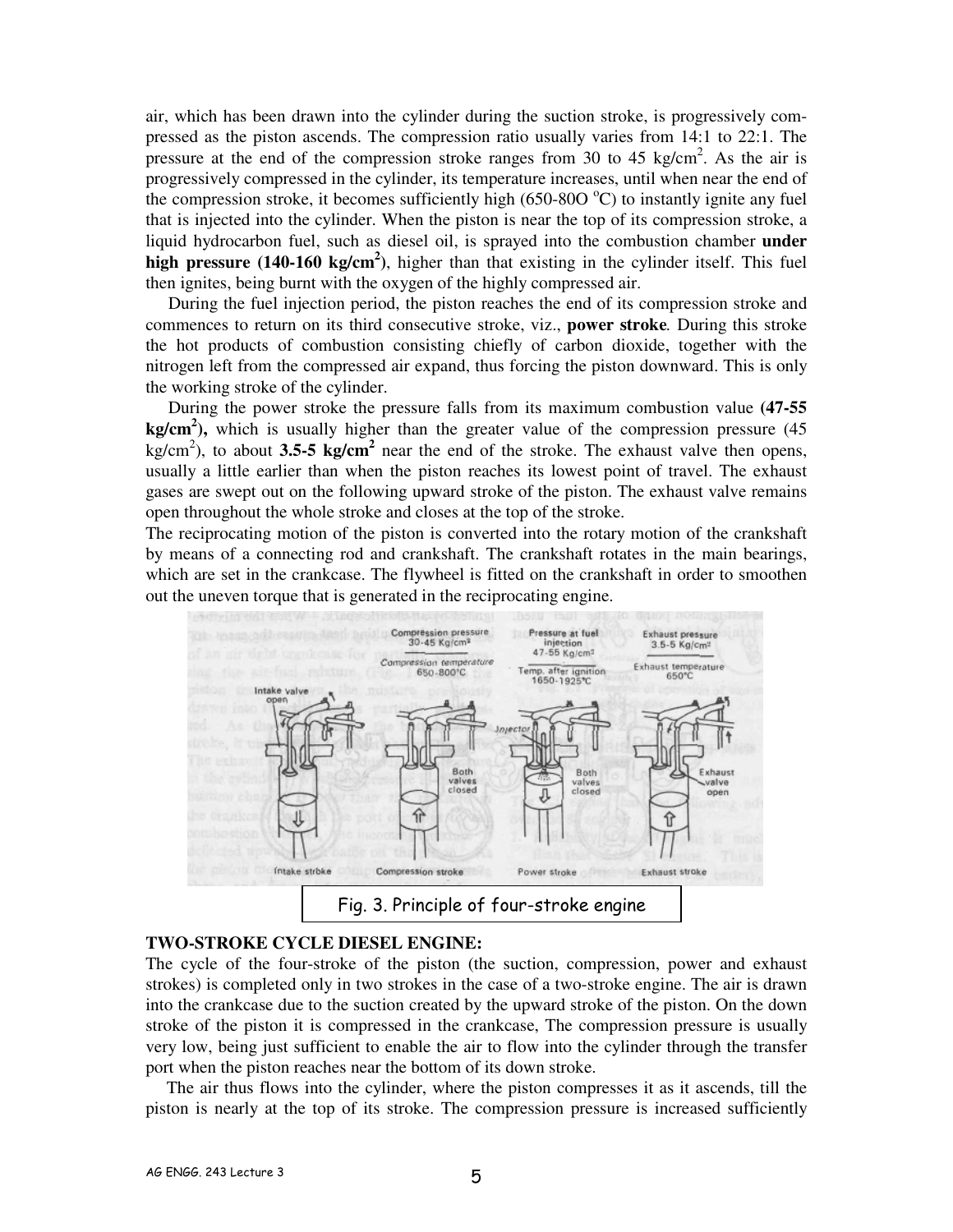high to raise the temperature of the air above the self-ignition point of the fuel used. The fuel is injected into the cylinder head just before the completion of the compression stroke and only for a short period. The burnt gases expand during the next downward stroke of the piston. These gases escape into the exhaust pipe to the atmosphere through the piston uncovering the exhaust port.

#### **Modern Two-Stroke Cycle Diesel Engine**

The crankcase method of air compression is unsatisfactory, as the exhaust gases do not escape the cylinder during port opening. Also there is a loss of air through the exhaust ports during the cylinder charging process. To overcome these disadvantages blowers are used to precompress the air. This pre-compressed air enters the cylinder through the port. An exhaust valve is also provided which opens mechanically just before the opening of the inlet ports (Fig. 4).



Fig. 4 Principle of two-stroke cycle diesel engine

#### **FOUR-STROKE SPARK IGNITION ENGINE**

In this gasoline is mixed with air, broken up into a mist and partially vaporized in a carburettor (Fig. 5). The mixture is then sucked into the cylinder. There it is compressed by the upward movement of the piston and is ignited by an electric spark. When the mixture is burned, the resulting heat causes the gases to expand. The expanding gases exert a pressure on the piston (power stroke). The exhaust gases escape in the next upward movement of the piston. The strokes are similar to those discussed under four-stroke diesel engines. The various temperatures and pressures are shown in Fig. 6. The compression ratio varies from 4:1 to 8:1 and the air-fuel mixture from 10:1 to 20:1.

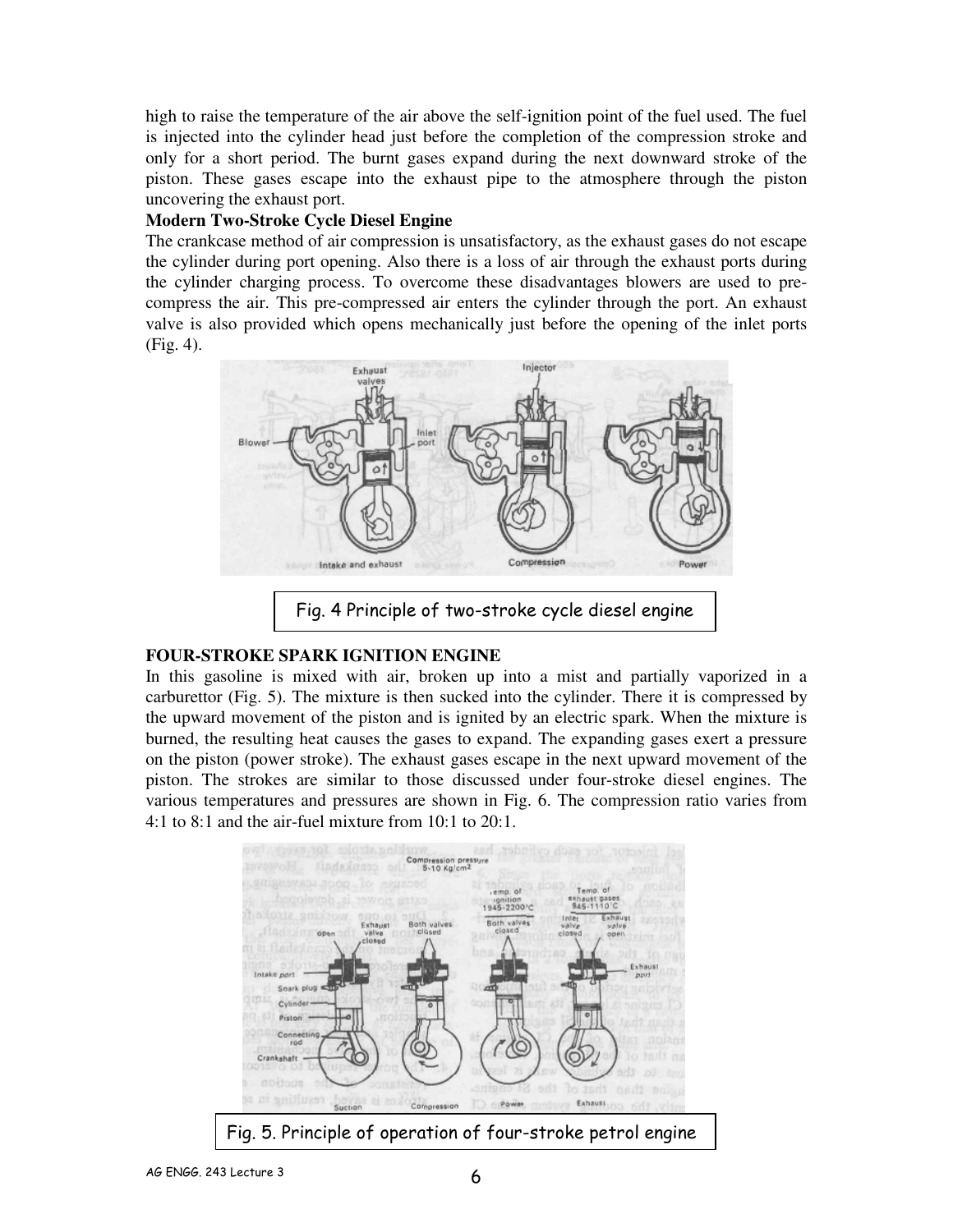#### **TWO-STROKE CYCLE PETROL ENGINE**

The two-cycle carburettor type engine makes use of an airtight crankcase for partially compressing the air-fuel mixture (Fig. 6). As the piston travels down, the mixture previously drawn into the crankcase is partially compressed. As the piston nears the bottom of the stroke, it uncovers the exhaust and intake ports. The exhaust flows out, reducing the pressure in the cylinder. When the pressure in the combustion chamber is lower than the pressure in the crankcase through the port openings to the combustion chamber, the incoming mixture is deflected upward by a baffle on the piston. As the piston moves up, it compresses the mixture above and draws into the crankcase below a new air-fuel mixture.



Fig. 6 Principle of operation of two stroke petrol enine

The, two-stroke cycle engine can be easily identified by the air-fuel mixture valve attached to the crankcase and the exhaust Port located at the bottom *of* the cylinder.

## **COMPARISON OF CI AND SI ENGINES**

The CI engine has the following advantages over the SI engine.

- 1. Reliability of the CI engine is much higher than that of the SI engine. This is because in case of the failure of the battery, ignition or carburettor system, the SI engine cannot operate, whereas the CI engine, with a separate fuel injector for each cylinder, has less risk of failure.
- 2. The distribution of fuel to each cylinder is uniform as each of them has a separate injector, whereas in the SI engine the distribution of fuel mixture is not uniform, owing to the design of the single carburettor and the intake manifold.
- 3. Since the servicing period of the fuel injection system of CI engine is longer, its maintenance cost is less than that of the SI engine.
- 4. The expansion ratio of the CI engine is higher than that of the SI engine; therefore, the heat loss to the cylinder walls is less in the CI engine than that of the SI engine. Consequently, the cooling system of the CI engine can be of smaller dimensions.
- 5. The torque characteristics of the CI engine are more uniform which results in better top gear performance.
- 6. The CI engine can be switched over from part load to full load soon after starting from cold, whereas the SI engine requires warming up.
- 7. The fuel (diesel) for the CI engine is cheaper than the fuel (petrol) for SI engine.
- 8. The fire risk in the CI engine is minimised due to the absence of the ignition system.
- 9. On part load, the specific fuel consumption of the CI engine is low.